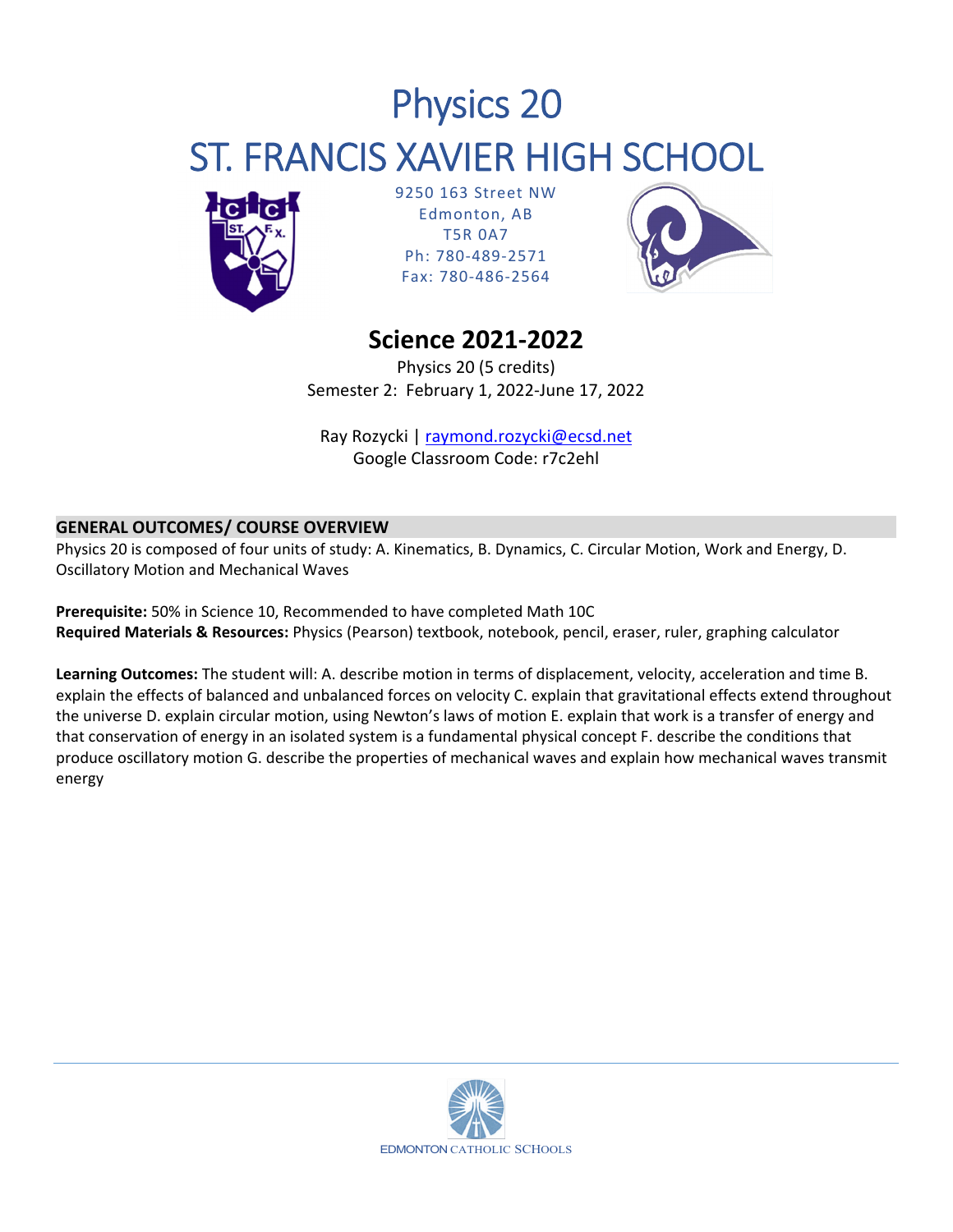### $\mathsf{ASSESSMENT}$  . The contract of  $\mathsf{SUSLSSMENT}$  is a set of  $\mathsf{SUSLSSMENT}$  . The contract of  $\mathsf{SUSLSSMENT}$

The student's grade is determined by the knowledge the student has acquired based on the program of studies and the skills the student is able to show in articulating his or her knowledge.

| <b>Course Units:</b>                                   | <b>Approximate Classroom Days</b> | <b>Course Weight by Unit</b> |
|--------------------------------------------------------|-----------------------------------|------------------------------|
| <b>Unit 1: Kinematics</b>                              |                                   | 15%                          |
| <b>Unit 2: Dynamics</b>                                | 21                                | 25%                          |
| <b>Unit 3: Circular Motion, Work and Energy</b>        | 21                                | 30%                          |
| <b>Unit 4: Oscillatory Motion and Mechanical Waves</b> | 21                                | 30%                          |

The student's grade will be calculated based on the following: Unit Coursework: 20% Unit Exams: 80% Final Grade: 90% School awarded mark + 10% Common Summative Assessment

A wide range of assessment information is used in the development of a student's final grade. At St. Francis Xavier **High School, individualized assessments provide specific information regarding student progress and overall** performance in class. Student assessment may vary from student to student to adapt for differences in student needs, learning styles, preferences, and paces. It should also be noted that not all assignments are used to determine the final grade, and that scale factors may have been used to determine the weight of individual **assignments.**

## **PLAGIARISM**

We provide a Catholic education, where the Core Values of dignity, respect, fairness, personal and communal growth, loyalty, and honesty are the framework for all that we do. Within this Catholic education that St. Francis Xavier School provides, one of our main focuses is to encourage and facilitate the pursuit of knowledge and excellence in academics. To ensure that we attain this focus, all students at our school community are expected to meet the standards of individual integrity in the following ways:

Students practice intellectual honesty in the process of acquiring and extending knowledge by improving their own personal academic competence, critical thinking, and self‐evaluation. 2. Students are therefore not expected to act in ways that result or could result in unearned academic benefit or advantage for themselves or others (cheating and collusion).

Therefore, students who **submit work not their own, take or copy answers from another student or source (cheating), provide answers to any assessment to another student (collusion), cheat during examinations, or use unauthorized means to obtain answers or complete work,** after investigation by the teacher supervisor, are at risk of the following: First offense – May receive a zero for the assessment and a two-day suspension.

Second offense – May receive a zero for the assessment and a three‐day suspension.

Third offense – May be removed from the class, further suspensions, or possible recommendation for expulsion. Conditions surrounding the investigation will be considered and each situation will be dealt with on an individual basis. Review of the incident will first be conducted by the teacher and will then potentially involve additional staff (department head), administration, parents and the student(s) involved.